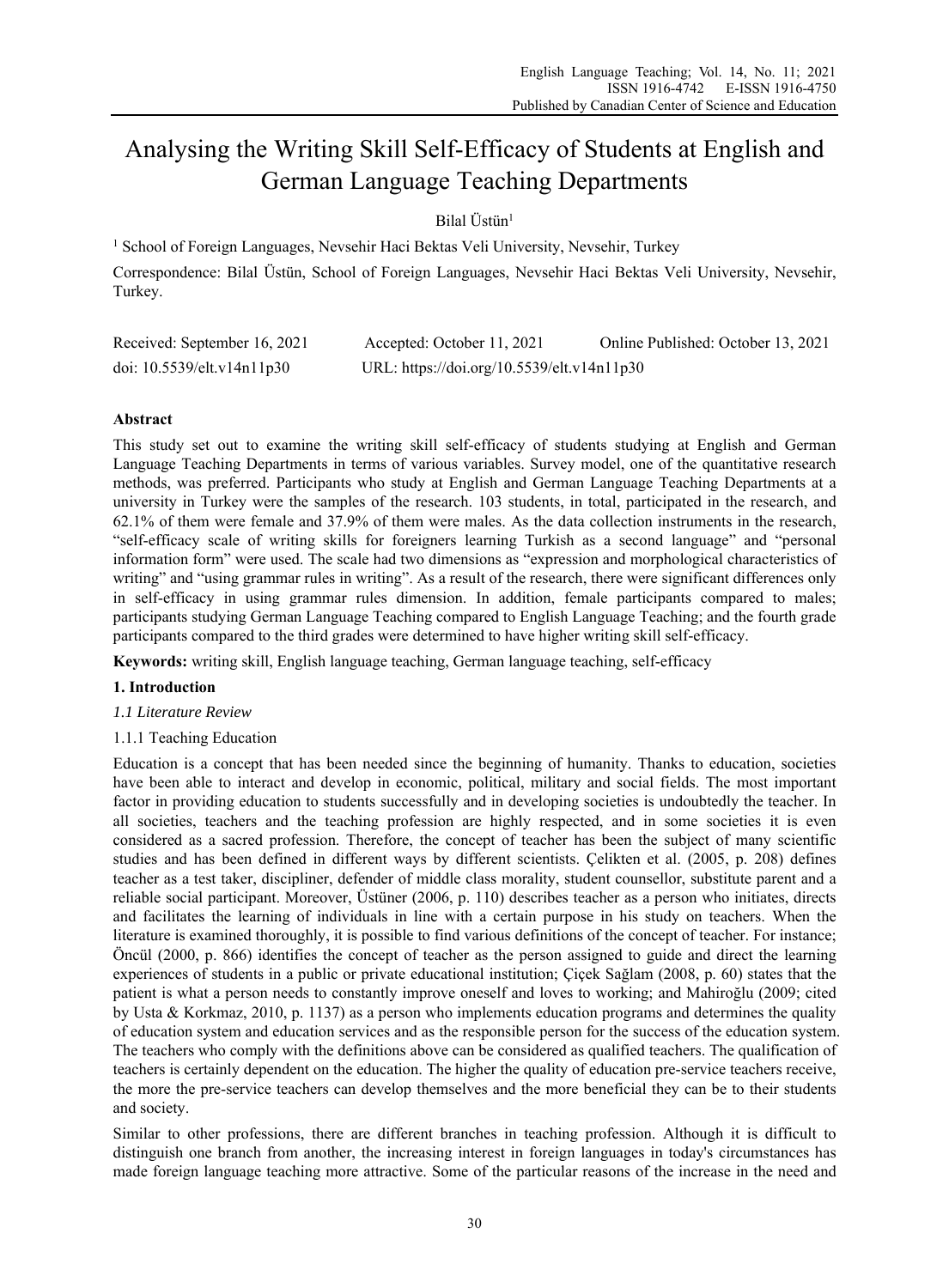interest in foreign languages are explained as the technological developments and widespread use of social media (Burak & Çörekçi, 2021; Işık & Bahat, 2021; Yıldız, 2021; Yürektürk & Coşkun, 2020). Accordingly, people especially care about their children getting a good foreign language education and they prefer schools with qualified foreign language teachers. One of the features necessary for being a qualified foreign language teacher is a good knowledge on language. In other words, qualified foreign language teachers should have a good knowledge of the grammatical structure of the language they teach and should know four skills of the language very well, and should have the ability to teach these skills. These skills are taught to prospective teachers during their university education.

### 1.1.2 Language Skills

There are four basic skills in addition to grammar knowledge of the language. These skills are reading skill, listening skill, speaking skill and writing skill. Reading and listening are skills that do not require productivity and focus on understanding the other side, while speaking and writing skills require productivity and enable one to transfer information to the other side. Since there is productivity in speaking and writing skills, it can be said that these two skills are more difficult than other skills. Besides these skills, grammar knowledge also plays an important role as it is very important in written language, though, grammatical errors can be tolerated in spoken language. Aytaş and Çeçen (2010, p. 79) also argue that besides reading, listening, speaking and writing, which are the basic skills of language, grammar is an area that concerns and covers all of these skills. Therefore, in order to transfer information, especially in written language, it is necessary to have a good grammar knowledge as well as four skills of the language. The language skills and grammar knowledge are tried to be defined below through the information obtained from the literature.

#### 1.1.2.1 Grammar Knowledge

Grammar knowledge was derived from the Latin word "gramma" meaning "letter and sign" and the word "grammatica", defined as "the art of writing and reading letters" (Güneş, 2013, p. 73). Banguoğlu (1990, p. 19) describes grammar as a practical branch of knowledge that shows the correct way of writing, reading and speaking a language correctly; Ediskun (1988, p. 65) defines it as the scientific method of speaking and writing in a correct way. Grammar is a field of study that aids to think, speak and write accurately, and students reveal the possibilities, limits and hidden power of the language through learning grammar (Sever, 2000, p. 25). It is very difficult to express feelings and thoughts without grammar. In his study on grammar, Sağır (2002, p. 19) emphasizes that it is not possible to express thoughts and feelings accurately and completely without using grammar. In other words, having a good knowledge of four skills of the language can only be achieved by having a comprehensive knowledge of grammar.

# 1.1.2.2 Reading Skill

Reading skill, which is one of the four basic skills in foreign language teaching and of two skills for understanding, is also one of the two basic skills based on written language (Günday, 2015, p. 180). Reading is the activity of making sense of, comprehending, perceiving and seeing a text, sentences or words with all their elements (Sever, 2004, p. 78). While Güneş (2007, p. 117) expresses reading skill as a complex process in which physical and mental elements cooperate; Coşkun (2002; cited by Coşkun, 2003, p. 102) also states reading skill as different mental processes such as seeing, perceiving, paying attention, remembering, making sense, interpretation, synthesis and analysis occurring simultaneously; and as a very important educational tool that plays a role in gaining knowledge and culture, and reaching critical consciousness in order to get to know oneself, the environment and the world. Akyol (2014, p. 33) evaluates the communication aspect of reading skill and defines reading skill as a dynamic process that provides active and effective communication between the writer and the reader.

### 1.1.2.3 Listening Skill

Listening skill, as another basic language skill, is started to be used before birth (Doğan, 2010, p. 264). From this point of view, the language learning process starts by listening during pregnancy of mother; it forms the basis for speaking, reading and writing (Güneş, 2007, p. 73). Listening skill has been defined in different ways in the literature. Özbay (2006, p. 5) defines the listening skill as the ability to fully understand the message that a person is speaking or reading aloud; Göğüş (1978, p. 228), to pay attention to understand what one hears; Gürgen (2008, p. 49), to comprehend a message sent through speaking or reading; and Ergin and Birol (2000, p. 115) define it as a psychological process that starts with being aware of sounds and paying attention to them, continues with recognizing and remembering certain auditory signs, and ends with making sense of them. Listening skill is important not only in terms of understanding, learning, and developing mental, emotional and social skills, but also being a communication tool (Güneş, 2013, p. 80).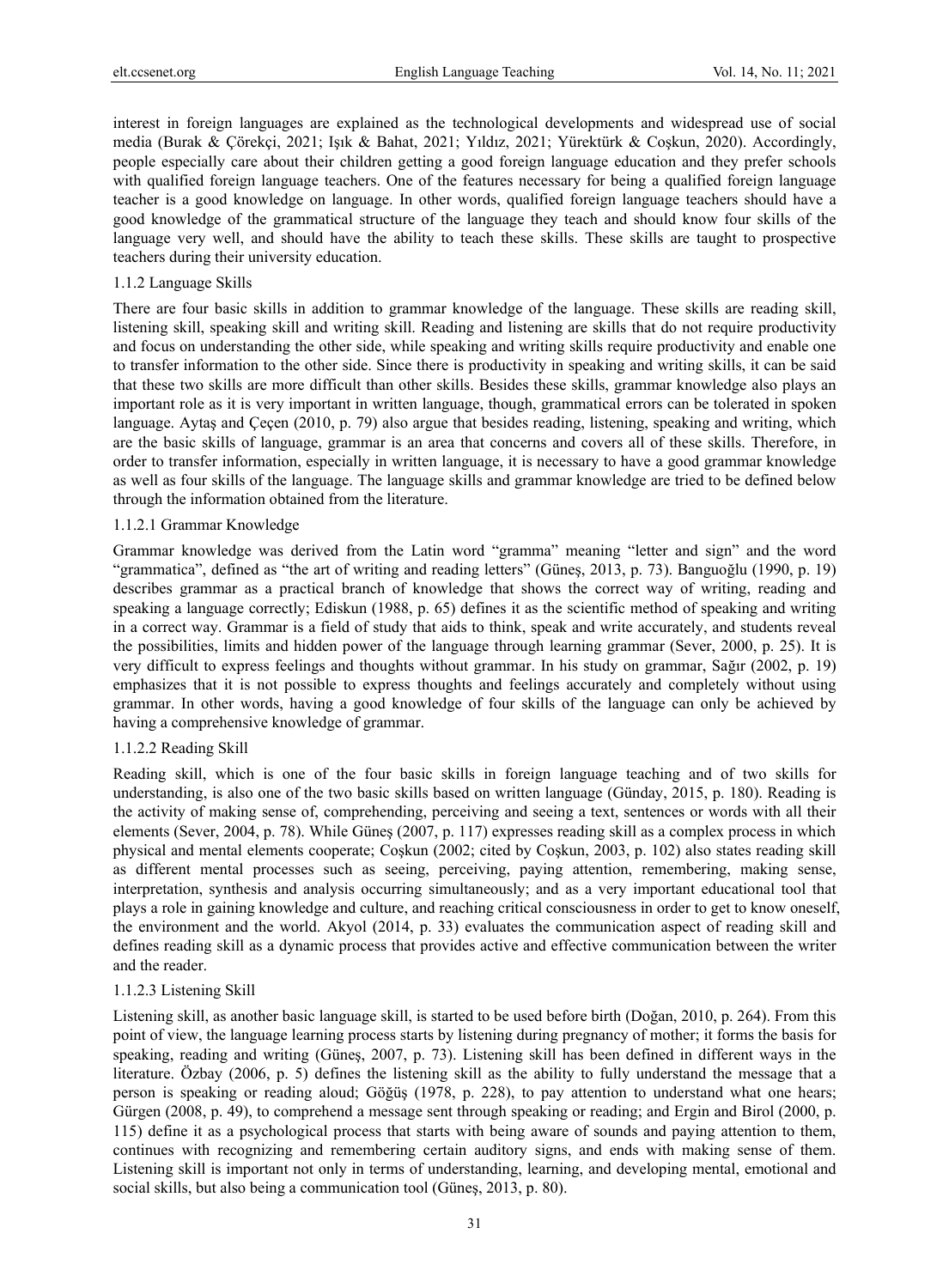# 1.1.2.4 Speaking Skill

The second skill after listening is the speaking skill. This skill can be developed by the support of environmental factors in almost every period of life, starting from the period after birth (Üzüm, 2021, p. 8). Speaking skill, which is the most basic skill in communication, is the transfer of thoughts, feelings and information to the other side through language consisting of sounds (Demirel, 1999, p. 40). Speaking skill is addressed in two ways in the text of the Common European Framework of Reference for Languages. One of these is conversation, which is defined as "participation in a conversation", and the other is "connected speech". The main purpose of the conversation is to communicate verbally in the target language, not to interrupt the communication and to ensure its continuation. In connected speech, the aim is to have uninterrupted speeches about a certain subject (Uysal, 2020, p. 14-15). According to Demirel (1999, p. 40), speaking skill has four basic characteristics: (1) Physical nature of speech: The process of propagation of sound waves in space (interference); (2) the physiological nature of speech: The process that occurs with the cooperation of organs such as the brain, nervous system, lungs, vocal cords, larynx, palate, lips and teeth in the human body; (3) the psychological nature of speech: Speaking directly about personal behaviours of the outside world; and (4) the social nature of speech: It is the way of communicating using spoken language. As one can see, speaking is a very complex skill that is realized through the help of many different factors.

# 1.1.2.5 Writing Skill

Writing skill is the last and the most difficult one to acquire among the four basic language skills, including listening, reading and speaking (Demir, 2013, p. 86) because the level of being competent and successful of the outputs of this skill in terms of accuracy and fluency is higher when compared to other language skills (Demir, 2013, p. 86). (Durmuş, 2013, p. 206). While the mistakes made at the time of speaking can be tolerated as long as the communication continues, it is more difficult to tolerate or overlook the mistakes in the written texts. Writing is a productive skill as speaking skill and it also has a communication dimension. According to Durmuş (2013, p. 206), writing is a narrative skill that explains thoughts using data such as examples, evidences; that aims to provide the basic written communication of daily life in some examples and to use an effective language in other examples; and during this process, it observes the strict spelling and punctuation rules of a standard language and the complex and various structures of grammatical knowledge. Akyol (2007, p. 146) also approaches the concept of writing skill in a similar understanding and defines writing as using the symbols and signs necessary to express thoughts in accordance with the rules and producing thoughts clearly. Considering the literature on writing skills, two approaches to writing skills are found out. One of these approaches is the product-based approach and the other is the process-based approach.

The product-based writing approach refers to the traditional writing approach that is learned by the readers based on examining the text and imitating the text they have studied during the learning process (Özdemir, 2019, p. 550). The process-based approach, on the other hand, is an approach that does not concentrate on the written product, but focuses mainly on the writing process (Ülper, 2008; cited by İpek, 2020, p. 26). Accordingly, writing skill among other basic language skills has a more complex structure and it takes more time to acquire than other skills.

# 1.1.3 The Concept of Self-Efficacy

The expression of self-efficacy was first introduced with the social learning theory developed by Albert Bandura in 1977 (Pamukoğlu, 2021, p. 22). Self-efficacy is the judgment about oneself that how successful an individual will be in overcoming the difficulties to be faced in the future (Senemoğlu, 2015, p. 234). Bandura, who introduced the concept of self-efficacy (1982, p. 122), defines the concept of self-efficacy as individual judgments about how well individuals can behave to cope with possible situations. Regarding the definition of the concept of self-efficacy, it can be said that this concept is very important for all people. Self-efficacy is also very important for teacher candidates because a teacher or teacher candidate with low professional self-efficacy will not have much to contribute to the profession and students.

# *1.2 Purpose of the Study*

Bandura (2002; cited by Nazarlı, 2021, p. 10) states in his study that individuals with high self-efficacy will be successful in a duty they will do, while individuals with low self-efficacy will fail. In this context, this study set out to examine the writing skills self-efficacy of students studying at English and German Language Teaching Departments in terms of various variables.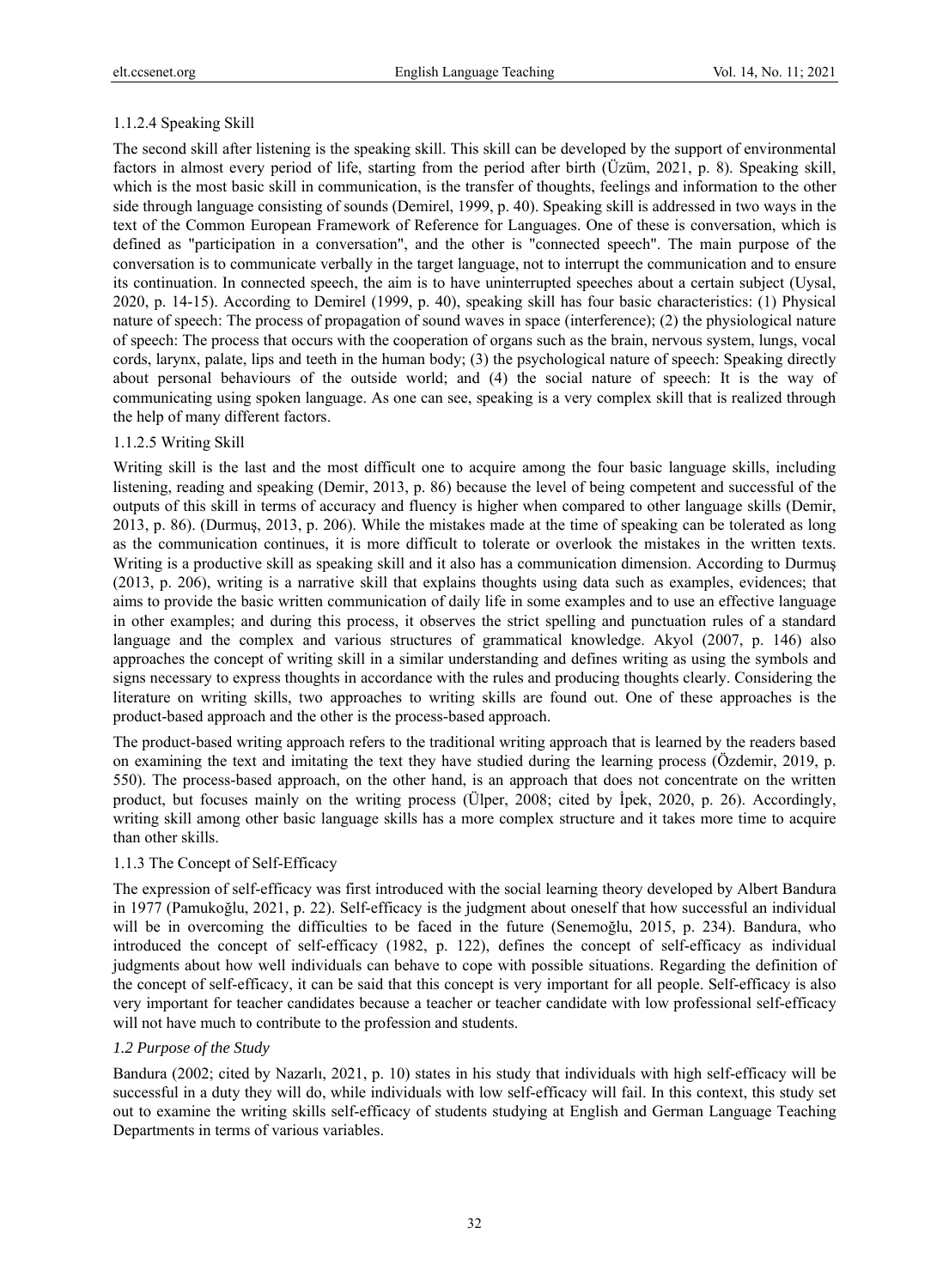## *1.3 Research Questions*

In this research, in which the writing skills self-efficacy of students studying at English and German Language Teaching Departments were examined, the following research questions were tried to be answered:

- a. Does the self-efficacy of students studying at English and German Language Teaching Departments differ in terms of their departments?
- b. Does the self-efficacy of students studying English and German Language Teaching Departments differ in terms of their gender?
- c. Does the self-efficacy of students studying English and German Language Teaching Departments differ in terms of their grades?

# **2. Methodology**

### *2.1 Research Design*

In this study, the survey model, which is one of the quantitative research methods, was used. "Quantitative (empirical) researches use data collection techniques based on observation and experiment techniques, and conducted depending on the measurement of events and phenomena as an outside observer" (Tutar & Erdem, 2020, p. 60). The survey model, on the other hand, is a research approach that aims to describe a past or present situation as it is (Karasar, 2005).

#### *2.2 Participants*

The population of the research consisted of students of English and German Language Teaching Departments at universities in Turkey. The sample of the research consisted of students of English and German Language Teaching Departments at a university located in the Central Anatolian Region of Turkey. The participants study at the same university. Participants were randomly selected and all participants volunteered to contribute to the research. They were informed about the content and scope of the research by the researcher in advance. 103 students participated in the research. The frequency distributions of the sampling were presented in Table 1.

|  | Table 1. Frequency distributions of the sampling |  |
|--|--------------------------------------------------|--|
|  |                                                  |  |

| <b>Variable</b>                  | N  | $P(\%)$ |  |
|----------------------------------|----|---------|--|
| Department                       |    |         |  |
| <b>English Language Teaching</b> | 54 | 52.4%   |  |
| <b>German Language Teaching</b>  | 49 | 47.6%   |  |
| Gender                           |    |         |  |
| Female                           | 64 | 62.1%   |  |
| Male                             | 39 | 37.9%   |  |
| Grade                            |    |         |  |
| 1. Grade                         | 28 | 27.2%   |  |
| 2. Grade                         | 24 | 23.3%   |  |
| 3. Grade                         | 25 | 24.3%   |  |
| 4. Grade                         | 26 | 25.2%   |  |

According to the data in Table 1, it was seen that 52.4% of the participants in the research were at the English Language Teaching Department and 47.6% of them were at the German Language Teaching Department. 62.1% of the participants were female and 37.9% were male. 27.2% of the group participating in the research were the first grade; 23.3% were the second; 24.3% were the third and 25.2% were the fourth grade students.

# *2.3 Instruments*

"Writing self-efficacy scale for foreigners learning Turkish as a second language" developed by Kadir Kaan Büyükikiz (2012) and a personal information form prepared by the researcher were benefited as data collection instruments in the research. In the personal information form, the participants were asked questions about their departments, grades and genders. For foreigners learning Turkish as a second language, 16 questions were asked through the self-efficacy scale of writing skills. The scale was prepared in a 5-point Likert type. The options of the scale were determined as (1) Strongly Disagree, (2) Disagree, (3) Undecided, (4) Agree, and (5) Totally Agree. The scale consisted of 2 factors. These factors were specified as "expression and morphological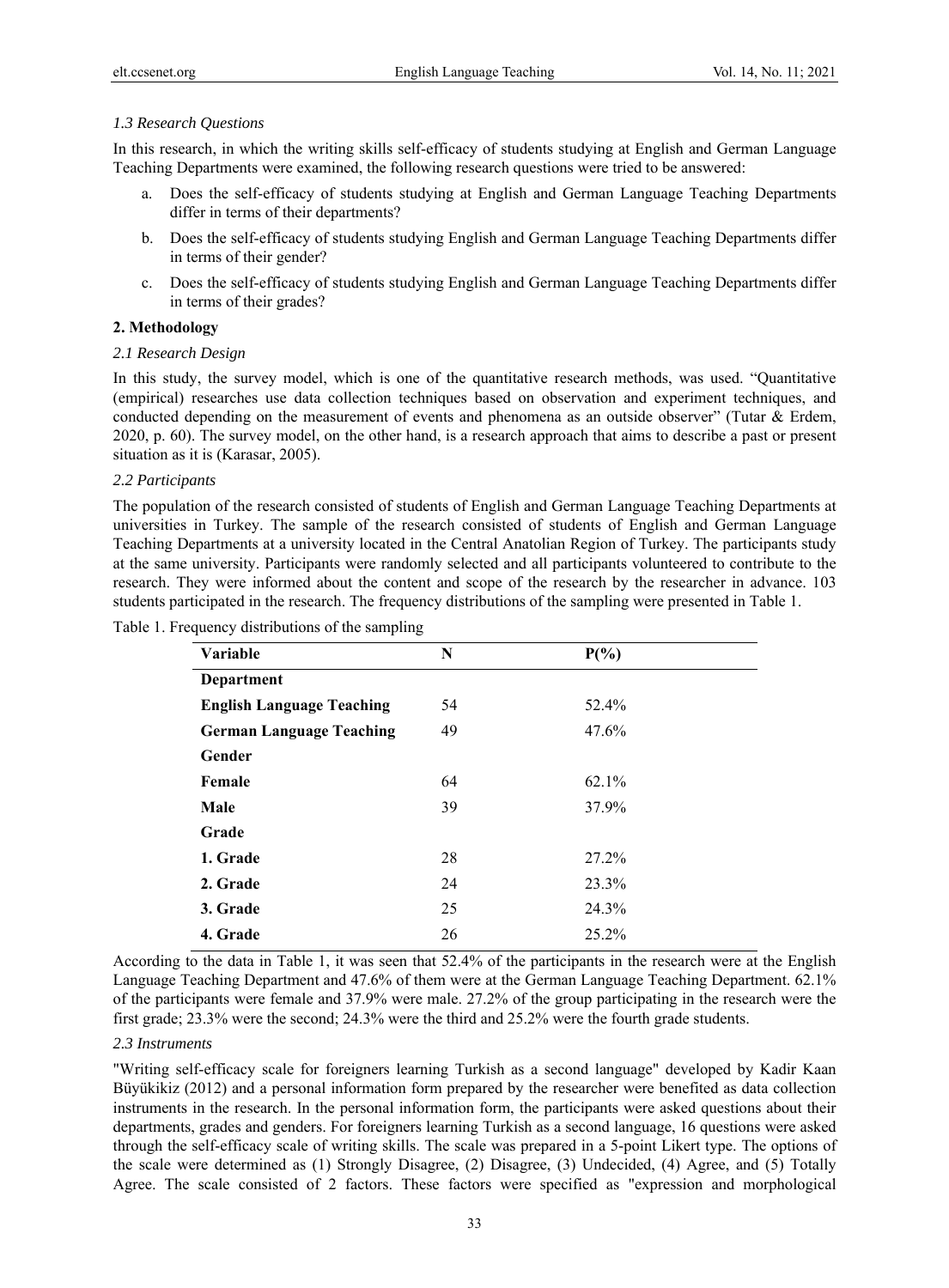characteristics of writing" and "using grammar rules in writing". The internal consistency coefficient of the scale, that is, the Cronbach Alpha  $(\alpha)$  value, which is frequently used in psychological tests, was calculated as 0.93 for the first factor; 0.74 for the second factor; and 0.92 for the whole scale (Büyükikiz, 2012, p. 77). These results proved the reliability of the scale (Alpar, 2003; cited by Büyükikiz, 2012, p. 77). In this study, the Cronbach Alpha  $(\alpha)$  value of the scale was calculated as 0.78.

### *2.4 Data Analysis*

For the analysis of the data in the research, IBM SPSS 21 package program was used. Statistics of the sample were calculated by frequency analysis. T-test and one-way analysis of variance (ANOVA) tests were utilized to determine the independent variables. The significance level was accepted as p<.05 in all calculations.

## **3. Findings**

In this part, whether the self-efficacy of the participants for writing skills was significantly different in terms of certain variables and were presented in tables. Post-Hoc Tukey test, one of the t-test and one-way analysis of variance (ANOVA) tests, was used in the analysis. The significance level in the analysis was accepted as p<.05.

The t-test was employed to analyze whether the writing skill self-efficacy of the participants showed significant differences in terms of their departments. The results of the analysis were shown in Table 2.

| <b>Dimension</b> | Department         | N    | X    | <b>SD</b> |         |         |  |
|------------------|--------------------|------|------|-----------|---------|---------|--|
| <b>EMCW</b>      | English L. T. $54$ |      | 4.21 | .47       | 1.57    |         |  |
|                  | German L. T.       | 49   | 4.04 | .62       | 1.55    | .124    |  |
| <b>UGRW</b>      | English L. T.      | - 54 | 2.39 | .84       | $-5.76$ |         |  |
|                  | German L. T.       | 49   | 3.41 | .94       | $-5.74$ | $.000*$ |  |

Table 2. Statistics in terms of department variable

 $*_{p<.05}$ 

According to Table 2, it was found out that in the dimension of "expression and morphological characteristics of writing", the writing skill self-efficacy of the participants was not significantly different in terms of department. However, significant differences were detected in the dimension of "using grammar rules in writing". According to the statistical data, it could be said that the self-efficacy of the students studying in the German language teaching department  $(X=3.41)$  for using grammar rules in writing was higher than the students at English language teaching department  $(X=2.39)$ .

Whether the writing skill self-efficacy of the participants differed significantly in terms of their gender was analyzed through the t-test and presented in Table 3.

Table 3. Statistics in terms of gender variable

| <b>Dimension</b> | Gender | N  | X    | <b>SD</b> |      |         |
|------------------|--------|----|------|-----------|------|---------|
| <b>EMCW</b>      | Female | 64 | 4.18 | .54       | 1.29 |         |
|                  | Male   | 39 | 4.04 | .56       | 1.28 | .200    |
| <b>UGRW</b>      | Female | 64 | 3.05 | 1.05      | 2.28 |         |
|                  | Male   | 39 | 2.58 | .91       | 2.36 | $.020*$ |

\*p<.05

When Table 3 was evaluated, it was determined that the writing skill self-efficacy of the participants did not differ significantly in terms of gender in the dimension of "expression and morphological characteristics of writing". Considering the dimension of "using grammar rules in writing", there were significant differences in terms of gender. It was found that the self-efficacy of female students (X=3.05) in using grammar rules in writing was higher than male students  $(X=2.58)$ .

The Post-Hoc Tukey test, one of the one-way analysis of variance (ANOVA) tests, was employed to assess whether the writing skill self-efficacy of the participants showed a significant difference in terms of their grades. Statistical results of the Post-Hoc Tukey test were shown in Table 4.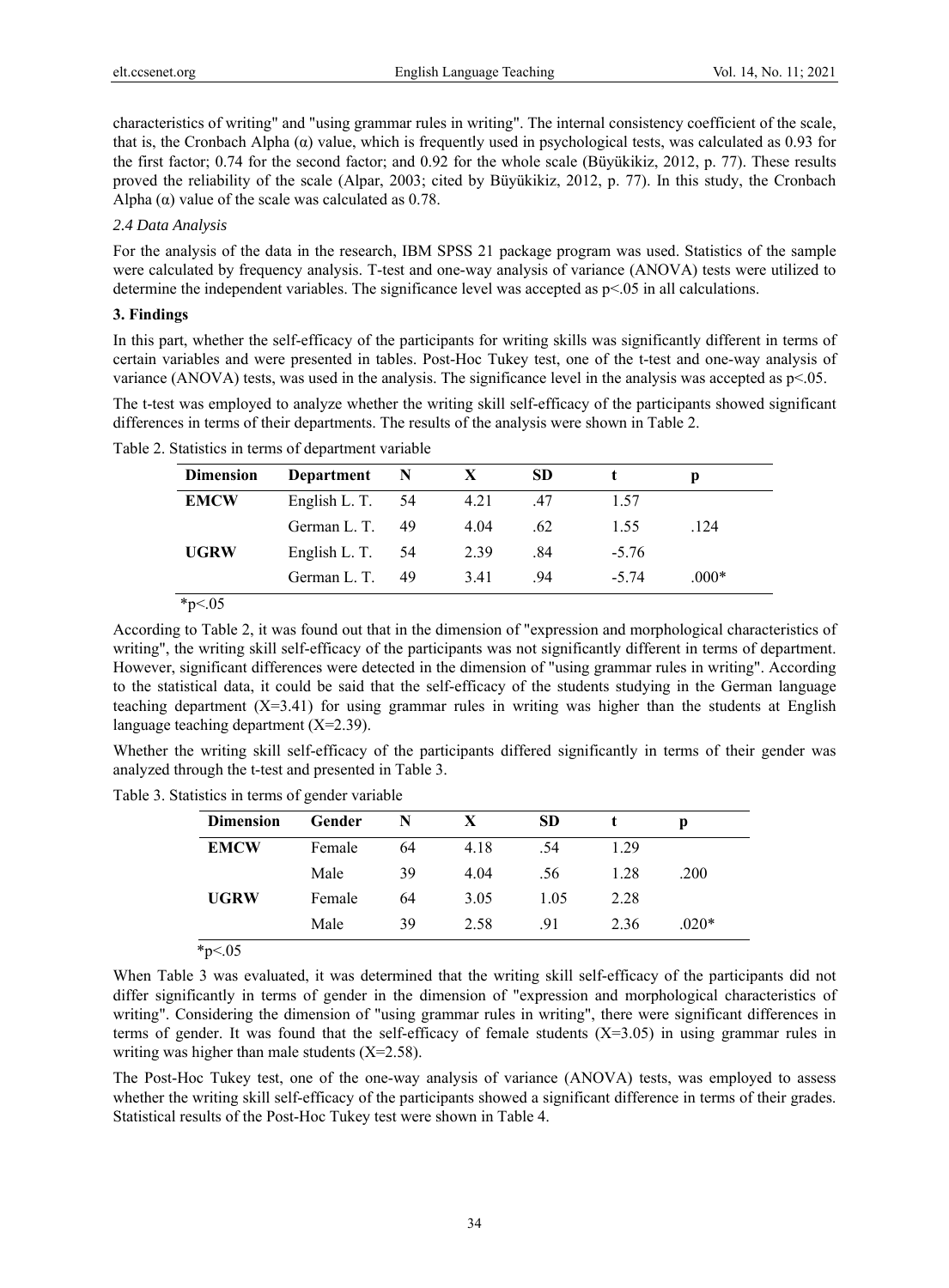| <b>Dimension</b> | Grade | N  | X    | <b>SD</b> | Min. | Max. | p       |
|------------------|-------|----|------|-----------|------|------|---------|
| <b>EMCW</b>      |       | 28 | 4.04 | .52       | 2.69 | 5.00 |         |
|                  | 2     | 24 | 4.04 | .48       | 3.00 | 5.00 |         |
|                  | 3     | 25 | 4.15 | .46       | 3.31 | 5.00 |         |
|                  | 4     | 26 | 4.28 | .70       | 2.00 | 5.00 | .339    |
| <b>UGRW</b>      |       | 28 | 2.64 | .18       | 1.00 | 4.67 |         |
|                  | 2     | 24 | 3.00 | .19       | 1.67 | 5.00 |         |
|                  | 3     | 25 | 2.57 | .16       | 1.67 | 5.00 |         |
|                  | 4     | 26 | 3.32 | .24       | 1.33 | 5.00 | $.030*$ |

| Table 4. Statistics in terms of grade variable |  |  |  |
|------------------------------------------------|--|--|--|
|                                                |  |  |  |

 $*_{p<.05}$ 

According to Table 4, it was determined that there was not a significant difference on the writing skill self-efficacy of the participants in the dimension of "expression and morphological characteristics of writing" in terms of grade. Considering the dimension of "Using grammar rules in writing", significant differences were found in terms of grade. It could be said that the fourth grade participants  $(X=3.32)$  had higher self-efficacy in using grammar rules in writing than the third-year participants  $(X=2.57)$ .

#### **4. Conclusion and Discussion**

This study set out to examine the writing skills self-efficacy of students studying at English and German Language Teaching Departments in terms of various variables. 103 students, in total, participated in the research, and 62% of them were female and 37.9% of them were male.

When the writing skills of the participants were examined in terms of gender variable, no significant difference was found in the dimension of "expression and morphological characteristics of writing", but significant differences were determined in favour of female participants in the dimension of "using grammar rules in writing". Accordingly, it could be concluded that the self-efficacy of female participants  $(X=3.05)$  in using grammar rules while writing texts was more improved than male participants  $(X=2.58)$ . When the literature was examined, it was understood that Altunkaya and Ateş (2017, p. 94) obtained similar results in their studies, and found out that the writing skills self-efficacy scores of female participants were higher than the male participants. Kılıç Avan and Kalenderoğlu (2019, p. 24) had different results in their studies that there were no significant differences in the dimensions of "expression and morphological characteristics of writing" and "using grammar rules in writing", and that gender was not an effective variable in writing skill self-efficacy.

When the writing skill self-efficacy of the participants was analysed in terms of department variable, it was seen that there was no significant difference in the dimension of "expression and morphological characteristics of writing". When the dimension of "using grammar rules in writing" was examined, significant differences were found in terms of department. It could be stated that the self-efficacy of the participants who received German language teaching education  $(X=3.41)$  for using grammar rules while writing texts was higher than the participants who received English language teaching education  $(X=2.39)$ . Although a detailed literature analysis was carried out, no study was discovered about the writing skill self-efficacy in terms of department variable because the studies were generally conducted at Turkish, English or German departments and the departments were not compared to each other in the studies.

When the writing skill self-efficacy of the participants was analyzed in terms of grade variable, only the dimension of "using grammar rules in writing" differed significantly. According to the statistical results, the self-efficacy of the participants in the fourth grade  $(X=3.32)$  for using grammar rules while writing texts was higher than the participants in the third grade  $(X=2.57)$ . However, no significant difference was found in the dimension of "expression and morphological characteristics of writing". Akpınar Dellal and Akın (2016, p. 27) obtained partially similar results in their study and determined that the participants in the fourth grade and the participants in the second grade had the highest the writing skill self-efficacy. Kılıç Avan and Kalenderoğlu (2019, p. 25) reached different results in their studies and emphasized that the grade variable did not differ significantly in both dimensions and therefore, the grade did not have an effect on the writing skill self-efficacy.

It is recommended that the writing skill course hours and course qualifications provided at faculties should be increased in order to improve the writing skill self-efficacy of the students at English and German language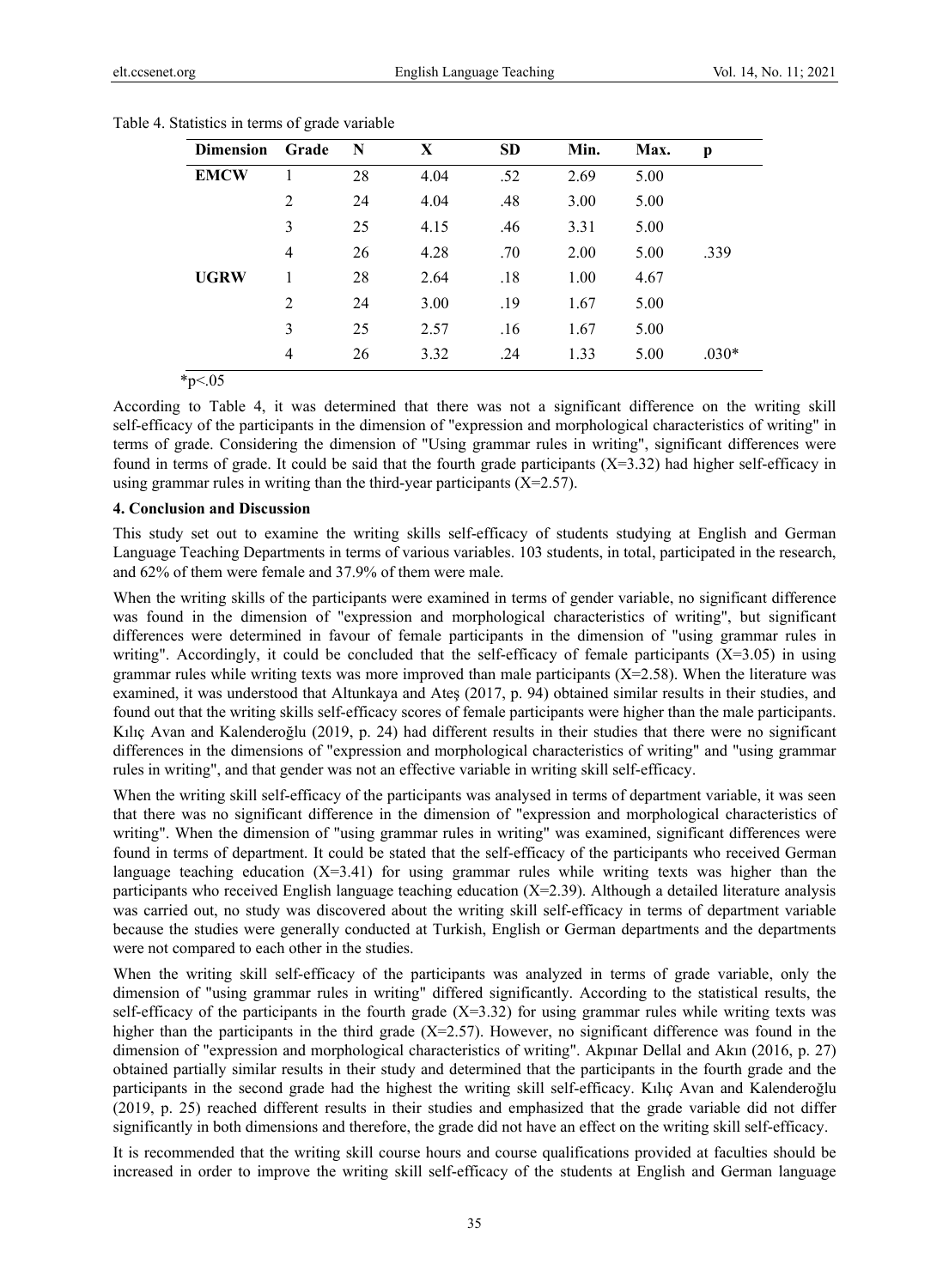teaching departments; academicians should have in-service training on writing skills and conduct more scientific studies on the subject. Moreover, it is thought that it will be appropriate to conduct similar studies with larger sample groups.

## **References**

- Akpınar Dellal, N., & Akın, B. (2016). Alman Dili Eğitimi Öğrencilerinin Öz Yeterlilik İnançları. *Turkish Studies, 11*(19), 19-30. https://doi.org/10.7827/TurkishStudies.10045
- Akyol, H. (2007). *Türkçe ilk okuma yazma öğretimi.* Ankara: Pegem Yayıncılık.
- Akyol, H. (2014). *Türkçe Öğretim Yöntemleri.* Ankara: Pegem Akademi Yayınları.
- Altunkaya, H., & Ateş, A. (2017). Yabancı Dil Olarak Türkçe Öğrenenlerin Yazma Öz yeterlikleri ile Yazılı Anlatım Becerileri. *Erzincan Üniversitesi Eğitim Fakültesi Dergisi, 19*(3), 86-103. https://doi.org/10.21497/sefad.756090
- Aytaş, G., & Çeçen, M. A. (2010). Ana dili eğitiminde dil bilgisi öğretiminin yeri ve önemi. *Türklük Bilimi Araştırmaları*, (27), 77-89.
- Bandura, A. (1982). *Social Foundations of Thought and Action: A Social Cognitive Theory.* Englewood Cliffs, NJ: Prentice Hall.
- Banguoğlu, T. (1990). *Türkçenin Grameri.* Ankara: Türk Dil Kurumu Yayınları.
- Burak, S., & Çörekci, E. D. (2021). Okul Öncesi Müzik Eğitiminde Teknoloji Kullanımı: Antalya İlinde Nitel Bir Çalışma. *Eğitim Teknolojisi Kuram ve Uygulama, 11*(2), 375-395. https://doi.org/10.17943/etku.886609
- Büyükikiz, K. K. (2012). Türkçeyi İkinci Dil Olarak Öğrenen Yabancılar İçin Yazma Becerisi Öz Yeterlilik Ölçeğinin Geliştirilmesi: Geçerlilik Ve Güvenilirlik Çalışması. *Mustafa Kemal University Journal of Social Sciences Institute, 9*(12), 69-80.
- Çelikten, M., Şanal, M., & Yeni, Y. (2005). Öğretmenlik mesleği ve özellikleri. *Erciyes Üniversitesi Sosyal Bilimler Enstitüsü Dergisi, 1*(19), 207-237.
- Çiçek Sağlam, A. (2008). Müzik öğretmenliği bölümü öğrencilerinin öğretmenlik mesleğine yönelik tutumları. *Yüzüncü Yıl Üniversitesi Eğitim Fakültesi Dergisi, 5*(1), 59-69.
- Coşkun, E. (2003). Çeşitli değişkenlere göre lise öğrencilerinin etkili okuma becerileri ve bazı öneriler. *Türklük Bilimi Araştırmaları*, (13), 101-130.
- Demir, T. (2013). İlköğretim öğrencilerinin yaratıcı yazma becerileri ile yazma özyeterlik algısı ilişkisi üzerine bir çalışma. *Uluslararası Türkçe Edebiyat Kültür Eğitim (TEKE) Dergisi, 2*(1), 84-114.
- Demirel, Ö. (1999). *İlköğretim Okullarında Türkçe Öğretimi.* İstanbul: Millî Eğitim Bakanlığı Yayınları.
- Doğan, Y. (2010). Dinleme becerisini geliştirmede etkinliklerden yararlanma. *Türklük Bilimi Araştırmaları*, (27), 263-274.
- Durmuş, M. (2013). *Yabancılara Türkçe öğretimi.* Ankara: Grafiker Yayınları.
- Ediskun, H. (1988). *Türk Dilbilgisi.* İstanbul: Remzi Kitabevi.
- Ergin, A., & Birol, C. (2000). *Eğitimde İletişim.* Ankara. Anı Yayıncılık.
- Göğüş, B. (1978). *Orta Dereceli Okullarımızda Türkçe ve Yazın Eğitimi.* Ankara: Gül Yayınevi.
- Günday, R. (2015). *Yabancı dil öğretiminde yaklaşımlar, yöntemler, teknikler ve multimedya araç ve materyalleri.* Ankara: Favori Yayınları.
- Güneş, F. (2007). *Türkçe Öğretimi ve Zihinsel Yapılandırma.* Ankara: Nobel Yayınları.
- Güneş, F. (2013). Dil Bilgisi Öğretiminde Yeni Yaklaşımlar. *Journal of Language and Literature, 2*(7), 71-92.
- Güneş, F. (2013). *Türkçe öğretimi yaklaşımlar ve modeller.* Ankara: Pegem A Yayınları. https://doi.org/10.14527/9786053644927
- Gürgen, İ. (2008). *Türkçe Öğretimi.* Eskişehir: Anadolu Üniversitesi Yayınları.
- İpek, S. (2020). *An investigation on writing skills and writing anxieties of Somalian students learning Turkish as a foreign language.* (Unpublished Master Thesis). Bursa Uludağ University, Bursa, Turkey.
- Işık, M., & Bahat, İ. (2021). COVID 19: Eğitimde Yeni Arayışlar. *Üniversite Araştırmaları Dergisi, 4*(1), 82-89. https://doi.org/10.32329/uad.797635